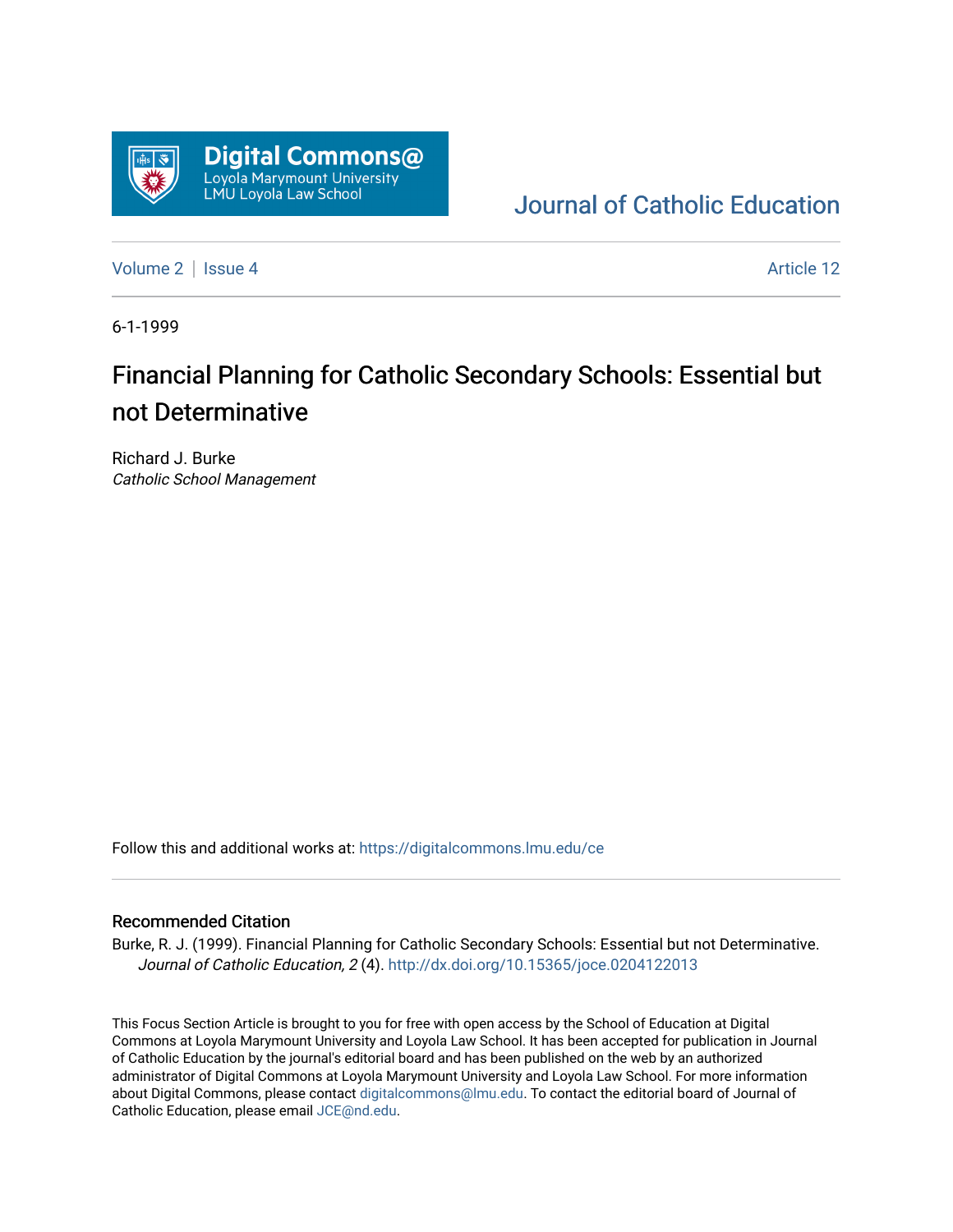# **FINANCIAL PLANNING FOR CATHOLIC SECONDARY SCHOOLS: ESSENTIAL BUT NOT DETERMINATIVE**

#### RICHARD J. BURKE

*Catholic School Management, Inc.* 

*Financial planning is one of the essential ingredients in successful Catholic secondary schools. Along with effective budgeting, solid financial management, financial reporting, and an effective teaching/learning program and chianment, financial planning is key to the long-term viability of Catholic secondary schools. However, with increased emphasis on the need for financial planning, some Catholic-school administrators and board members have allowed financial planning to determine the future direction of the Catholic secondaty school. This article argues that this is an inappropriate course of action. Rather, long-range financial planning is one element in the comprehensive Catholic-school planning model. Indeed, this model should be mission driven, and any financial plan should be based upon the school's strategic long-range plan. This article details an eight-step, comprehensive planning model which has proven to be effective for Catholic* secondary schools.

Since the mid-1970s Catholic-school leaders in the United States have<br>Called for financial planning to stabilize and ensure the futures of  $\Omega$  called for financial planning to stabilize and ensure the futures of Catholic schools. Toward this end, in 1978 the National Catholic Educational Association (NCEA) established NCEA Financial Consulting Services to assist with financial planning, financial management, and resource development. In 1984 financial planning efforts were enhanced in light of the publication of *Effective Catholic Schools: An Exploration.* Bryk, Holland, Lee, and Carriedo (1984) concluded their research by noting that, "The story of Catholie schools is a story of much goodness, but also of some tensions and two deep-seated problems...finance and governance" (p. 101). Again, financial planning was encouraged with emphasis on board involvement in the process. The Bryk et al. research showed that schools with effective boards were more financially viable and had brighter financial futures than those without boards.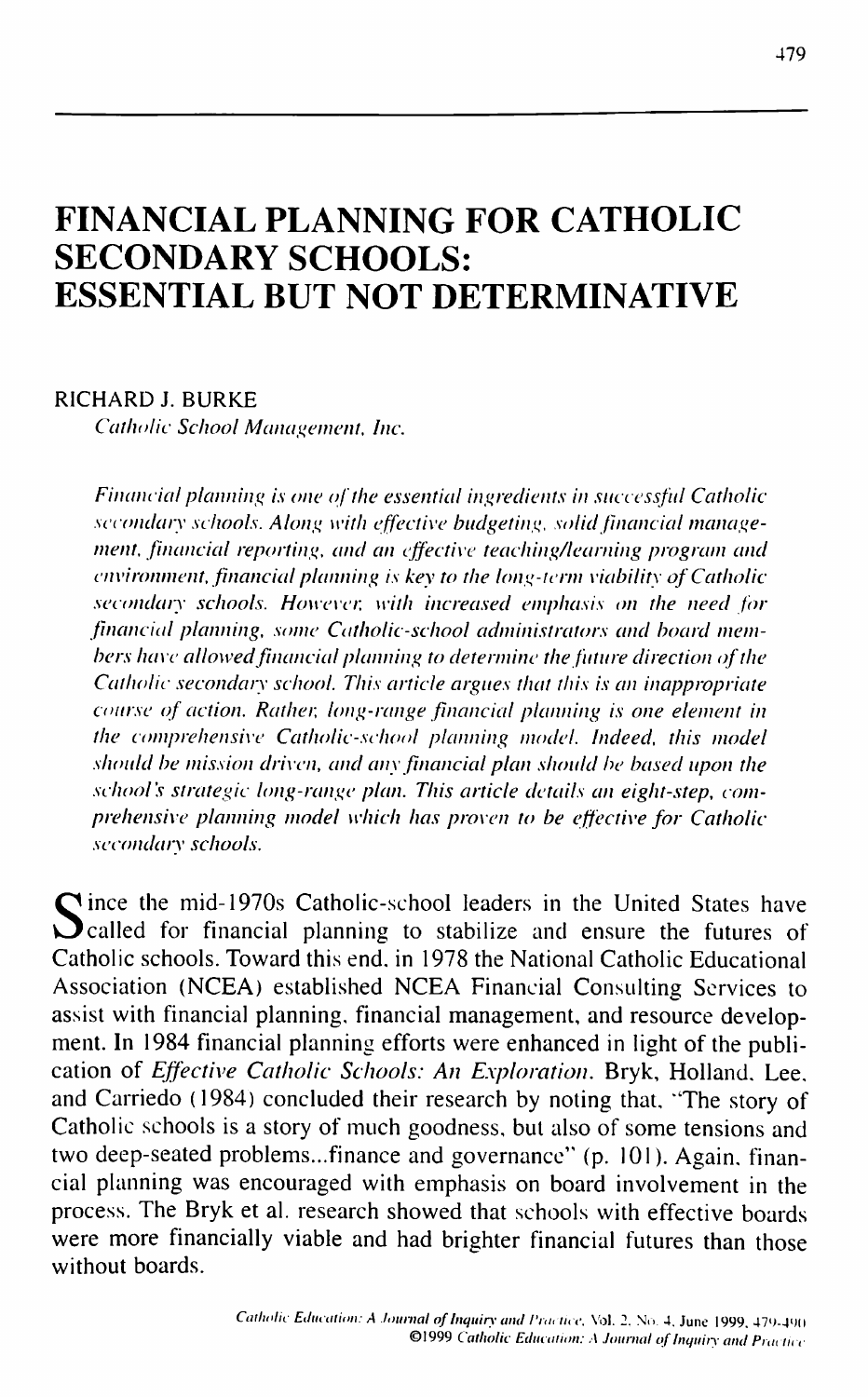Financial planning may be defined as the projection of financial operating results in order to maximize profit or to attain particular financial goals. Financial planning is undertaken at a personal level to insure that individuals have adequate funds for retirement or for the education of their children. At a corporate level, financial planning is used extensively to maximize profit and to improve stockholder returns.

As the first finance consultant for NCEA and one who has devoted the last 25 years to providing consultation to Catholic schools, I contend that financial planning as a stand-alone process is inappropriate for Catholic secondary schools. When financial planning is taken to an extreme or used in isolation, the financial goals often impede more legitimate and desirable outcomes with regard to the teaching/leaming process. Occasionally financial planning has been blatantly counterproductive to the mission of Catholic education.

Financial planning should, more appropriately, be viewed as one of the tools in the *Principal's Toolbox* (Harrington & Colenzinski, 1975). It should be used in conjunction with others in order to ensure that the philosophy and mission of the school are carried out. Financial planning is only one component of the comprehensive planning model for Catholic schools. This is not to suggest that financial planning should not be carried out, but rather that effective financial planning needs to follow a very clear sequence of events. Figure 1 shows the ideal flow of financial planning for the Catholic secondary school.



#### **Figure 1: Catholic-School Planning Model**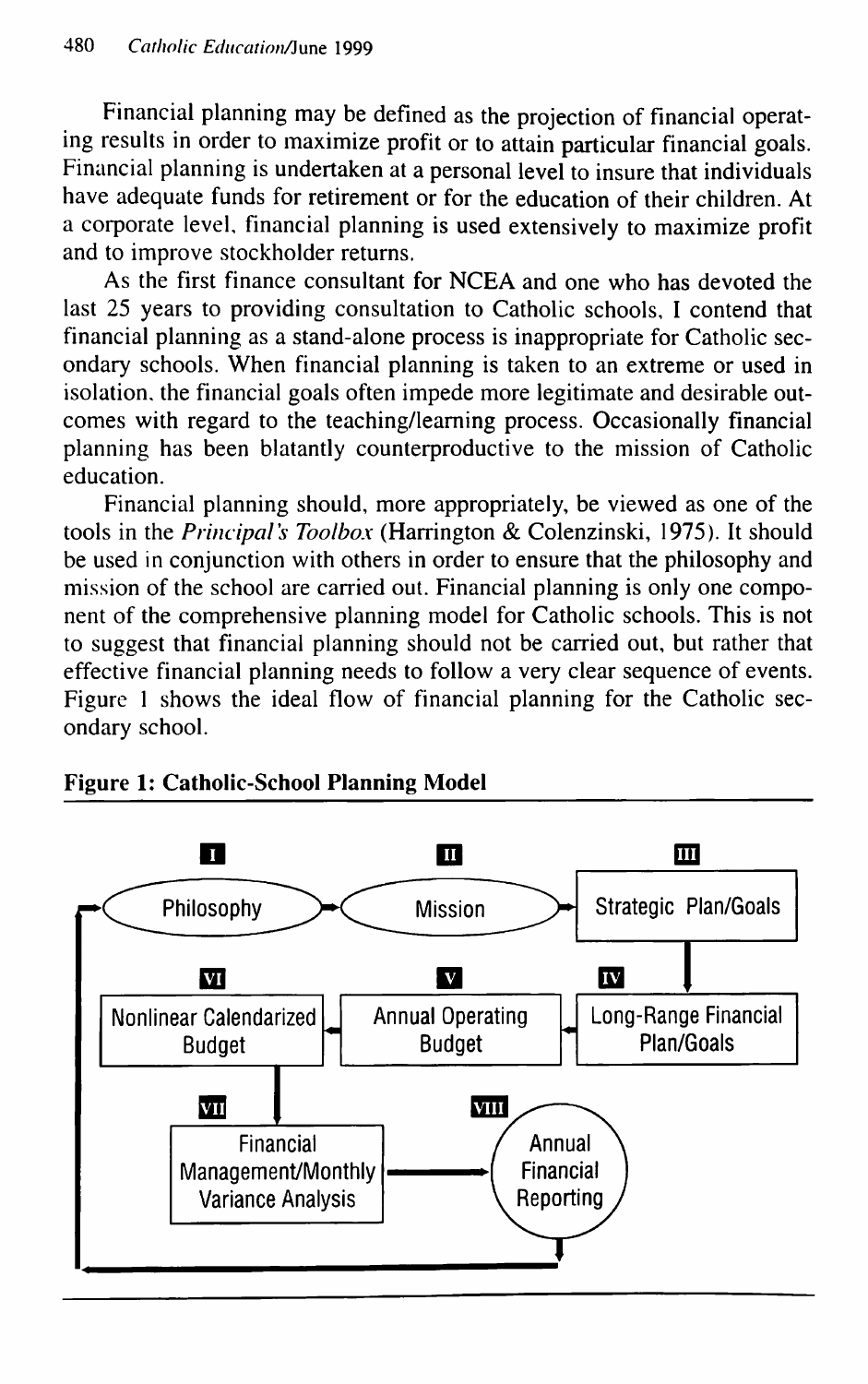**This model presumes that all planning will be mission-driven and based upon both the philosophy and mission of the school. Moreover, this model presumes that mission-driven strategic goals rather than financial plans will guide the school into the future. Financial plans are based upon and reflective of the strategic goals. Annual operating budgets are based upon the longrange financial plans, and financial management and reporting are then carried out in light of these plans.**

**The following paragraphs highlight specific considerations regarding each element of the Catholic-school planning model.**

### **PHILOSOPHY**

**The Catholic-school philosophy speaks of what the school is called to be and is grounded in the fundamental teaching ministry of the Catholic Church. The philosophical underpinnings of the Catholic school require that it exist to integrate elements of faith in the leaming process. Additionally, the Catholic school exists to:**

- **Proclaim the Gospel message**
- **Build community**
- **Provide opportunities for service**
- **Provide opportunities for worship (United States Catholic Conference, 1973).**

**Under Canon 803, the Ordinary of each diocese has responsibility for designating a school as Catholic and ensuring that these philosophical underpinnings are adhered to. Strategic and financial planning should be well-rooted in the school's philosophy and mission (Canon Law Society of Great Britain and Ireland, 1983).**

### **MISSION**

**According to Kotler and Fox (1995), every successful educational institution starts with and maintains a clear mission. The Catholic-school mission speaks of what the school is called to do and whom it is to serve. Specifically, the Catholic-school mission statement should provide answers to the following questions:**

- **Why does the school exist?**
- **Whom does the school serve?**
- **What kind of an academic program is offered?**
- **What values are held as critical to the ongoing work of the school?**

**As pointed out in the** *Catholic School Management Letter* **(1995), "Above**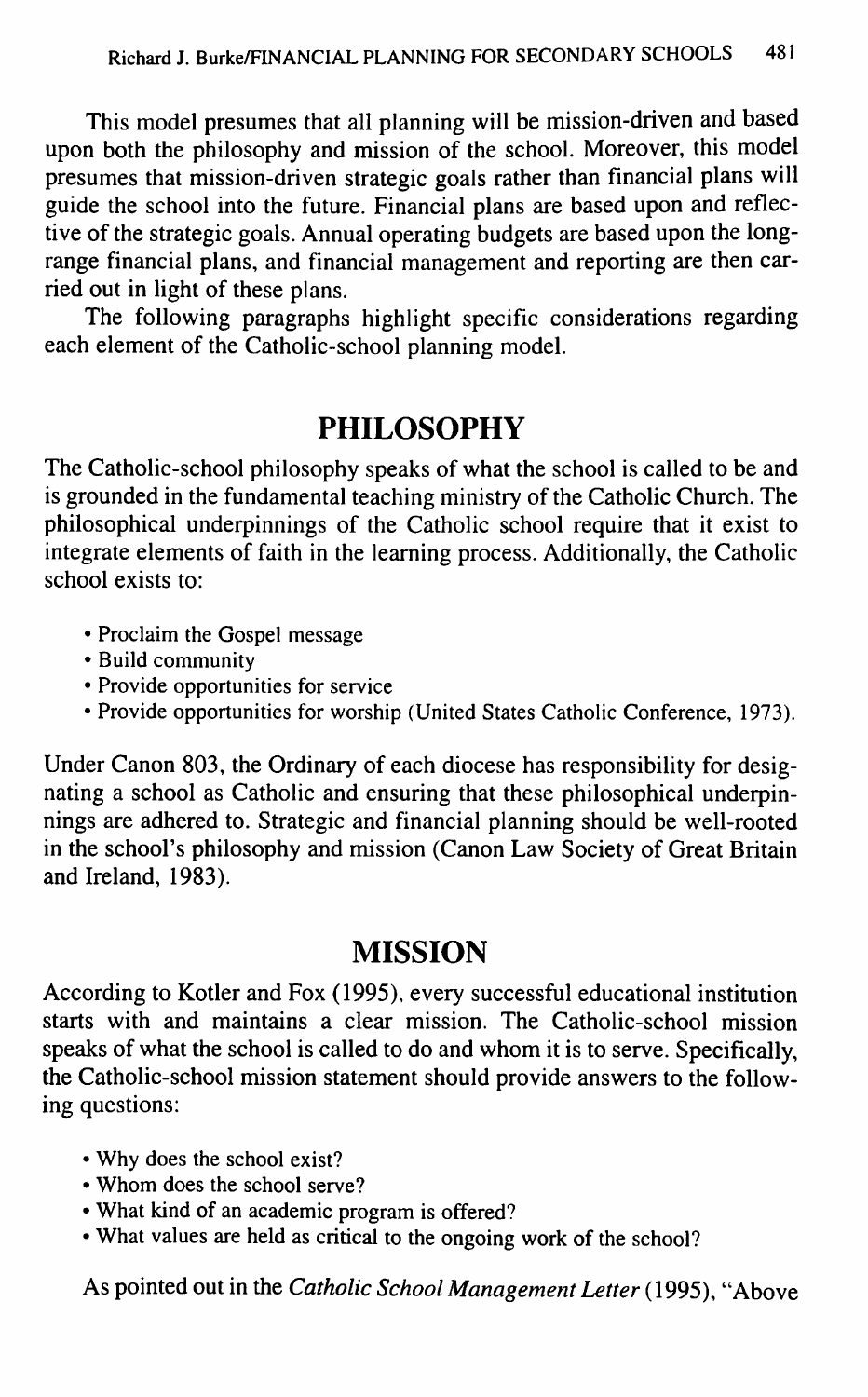all, mission statements should be brief, to the point and compelling" (p. 3).

In applying clarity of philosophy and mission to the Catholic-school planning model, perhaps the German word *aufgratstaktik* best captures both the spirit and the intent. Loosely translated, *aufgratstaktik* means "missiondriven strategies." Successful strategic and financial planning in the Catholic school is mission-driven.

### **STRATEGIC PLAN AND GOALS**

The *Catholic School Management Letter* (1996) proclaimed strategic planning and management to be increasingly critical to the long-term viability and success of the Catholic school as we approach the third millennium.

Kotler and Fox (1995) define strategic planning as, "The process of developing and maintaining a strategic fit between the institution's goals and capabilities and its changing marketing opportunities. It relies on developing a clear institutional mission, supporting goals and objectives, a sound strategy and appropriate implementation" (p. 95).

Strategic planning should provide general direction for the school in various areas of school life. It is recommended that strategic goals be developed for at least the following areas:

- Ownership/governance
- Administration
- Catholic identity
- Enrollment
- Staffing
- Curriculum
- Plant and facilities
- Finances
- Institutional advancement
- School-community relationship

The most effective strategic planning models appear to be those which are highly participative and collaborative. Effective strategic planning assumes the involvement of board members, administrators, faculty and staff, parents, and other key constituencies. The outcomes of an effective strategic planning process should include:

- Review of major resources available
- Analysis of present and future school environments
- Establishment of strategic goals
- Establishment of strategies and action plans to support the strategic goals and objectives
- Consultation to ensure that key constituencies are in agreement with the strategic directions set by the plan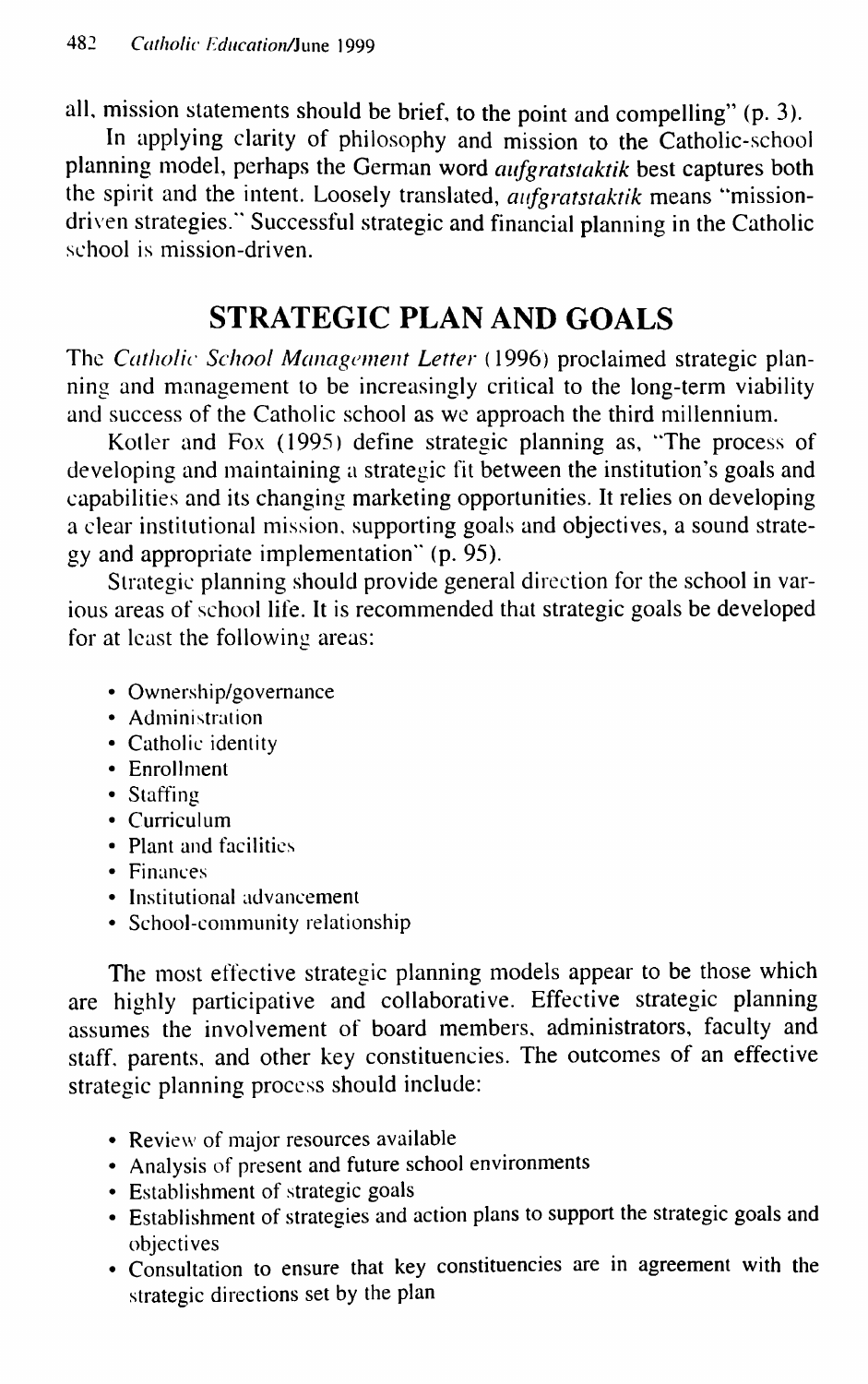The strategic plan sets the stage for financial planning with regard to both income and expenses.

### **LONG-RANGE EINANCIAL PLANNING**

According to the National Association of Independent Schools (1987), longrange financial planning generally covers a period of five years. The Association argues that a three-year planning period may be too short to be effective while ten-year planning is in many instances unrealistic.

The five-year financial plan should be based on and reflective of the school's strategic plan—its goals and objectives. This long-range financial plan should be a numeric depiction of projects and priorities, set forth in whole dollars. The chart of accounts used for the long-range financial plan should be identical to that used for annual operating budgets.

Long-range financial planning should be carried out by the school's business office in close collaboration with the finance and planning committees of the school board. It is the responsibility of the business office to gather appropriate historical information and to ensure that this information is compiled so as to facilitate the development of assumptions. The board's finance committee will finalize the assumptions which underpin the financial plan. In addition, the finance committee will work in close collaboration with the school administration and business office to set forth financial priorities in light of the school's strategic plan. It is further recommended that the longrange financial plan be established as a "revolving financial plan." That is. each year as the books are closed and financial results known, the long-range financial plan should be evaluated and refined and an additional year added so that the plan continues to project five years into the future. The responsibility of the board's planning committee is to ensure that the school administration and board's finance committee consistently prepare financial plans and priorities in light of the school's mission and strategic long-range plan. Long-range financial planning is an ongoing process, with plans evaluated, refined, and updated annually.

The key to successful long-range financial planning is to develop clear assumptions and apply them to each category of income and expense. Detailed assumptions should be developed with regard to cost increases, planned expenditures, compensation growth, tuition rates, tuition income, financial aid, institutional advancement income, etc.

### **ANNUAL OPERATING BUDGET**

Simini (1978) stated that, "Budgeting is the key to financial control. In other areas, the process might be called model building. Both terms connote the same objective, the simulation of operating results, given certain conditions" (p. 103).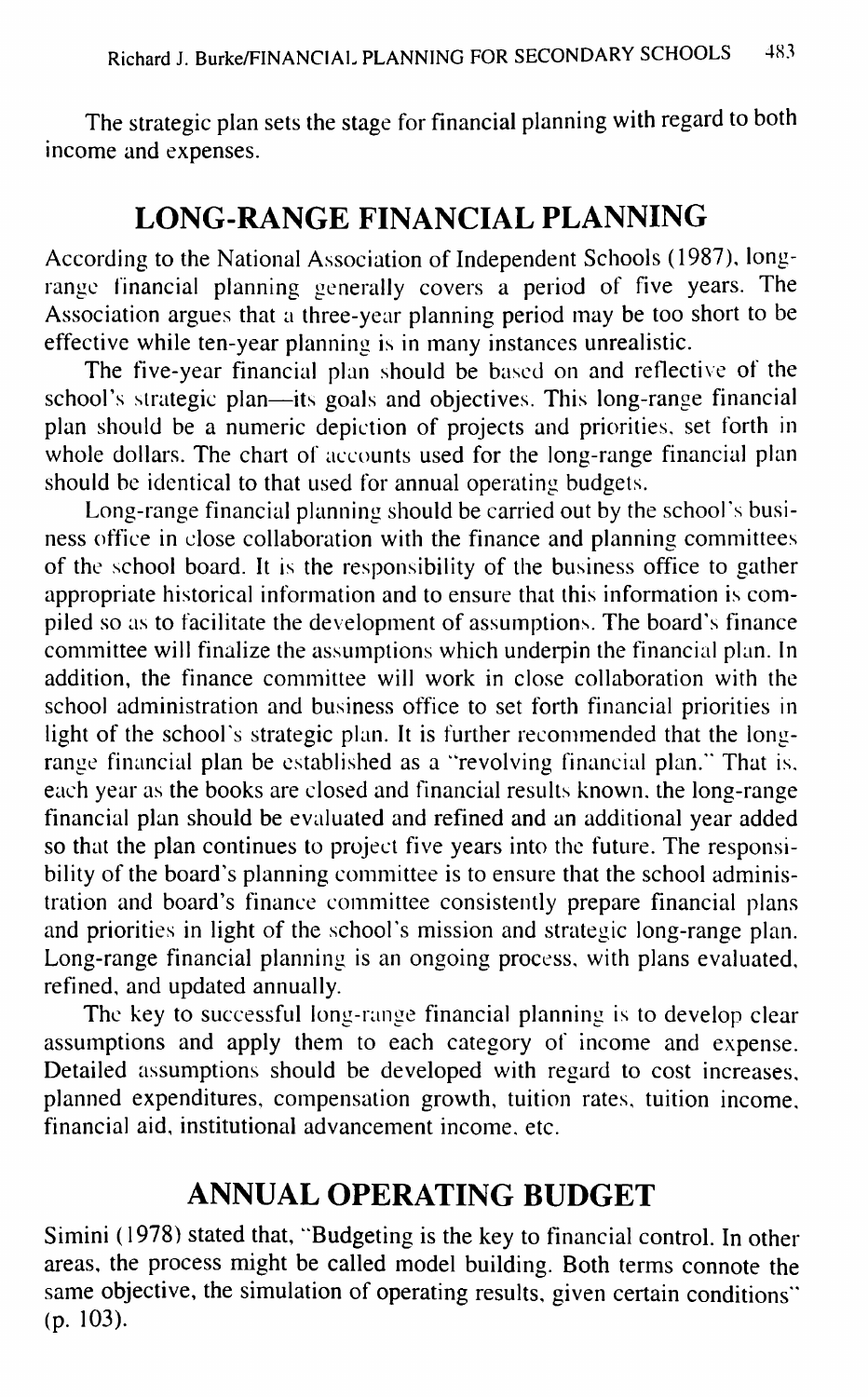In the Catholic school, budgeting is indeed the key to financial control. Proper budgeting requires care, thought, adequate information, and appropriate participation. As noted above, the annual operating budget should be based upon the school's revolving long-range financial plan. The preparation of the annual operating budget should follow a clearly defined process and timeline. A sample budget development process is shown below.

#### **Secondary School Proposed Budget Development Process**

|          | November-January Prior year financial information reviewed by business<br>manager, principal, and finance committee.<br>Audit report (if available) reviewed by business manag-<br>er, principal, and finance committee.<br>Long-range financial plan reviewed and updated.<br>Preliminary assumptions developed by board with staff input:<br>• Enrollment assumptions<br>• Salary growth assumptions<br>• Preliminary tuition assumptions<br>• Capital improvement assumptions<br>• Other assumptions |  |  |  |  |
|----------|---------------------------------------------------------------------------------------------------------------------------------------------------------------------------------------------------------------------------------------------------------------------------------------------------------------------------------------------------------------------------------------------------------------------------------------------------------------------------------------------------------|--|--|--|--|
|          | Principal distributes departmental budget request forms<br>with accompanying explanations (prepared by business<br>manager).                                                                                                                                                                                                                                                                                                                                                                            |  |  |  |  |
| January  | Departmental budget request forms returned to principal<br>for inclusion in budget development process.                                                                                                                                                                                                                                                                                                                                                                                                 |  |  |  |  |
| February | Principal and staff prepare preliminary operating budget<br>based on assumptions developed above. (Detailed, line-<br>by-line income and expenditure budget to be presented<br>to finance committee in February.)                                                                                                                                                                                                                                                                                       |  |  |  |  |
| March    | Principal and finance committee review preliminary<br>draft budget and modify assumptions as necessary:<br>• Contingencies developed<br>• Tuition assumptions finalized<br>• Salary and benefit assumptions finalized                                                                                                                                                                                                                                                                                   |  |  |  |  |
| April    | Budget presented by principal to board for approval.<br>Contracts for professional staff prepared and signed by<br>principal.                                                                                                                                                                                                                                                                                                                                                                           |  |  |  |  |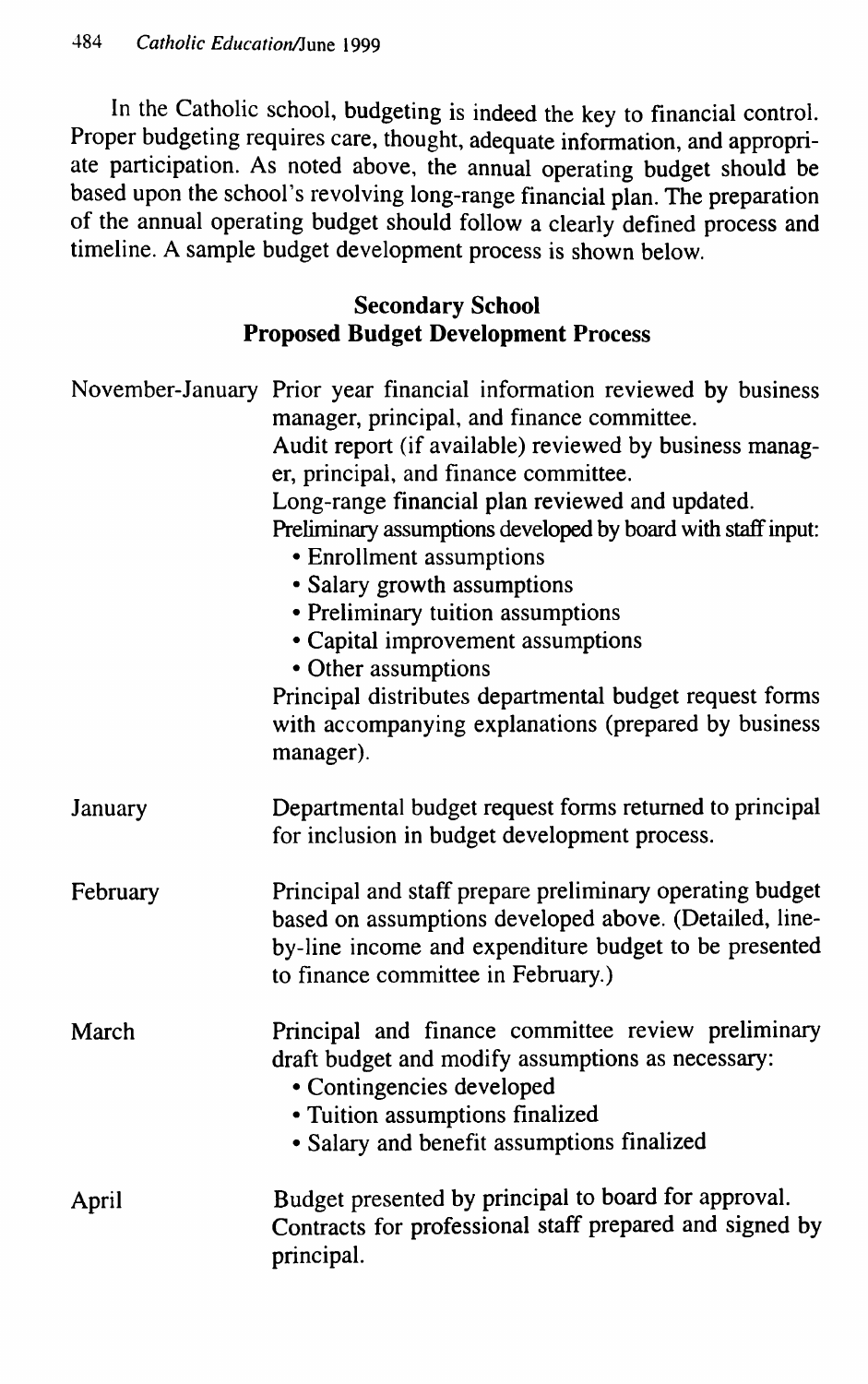| June | Books closed for fiscal year.<br>Audit dates set for summer.        |  |  |  |  |
|------|---------------------------------------------------------------------|--|--|--|--|
| July | Begin new fiscal year.<br>Calendarize budget and develop cash flow. |  |  |  |  |

The budget development process calls for expenditure assumptions to be developed before income assumptions. This process ensures faithfulness to the school's strategic long-range plan and facilitates brainstorming and creative thinking by administrators and board members with regard to income generation.

As noted above, the chart of accounts used for the annual operating budget should be identical to that used in the financial planning process. However, it is likely that the long-range financial plan will use summary categories, whereas the annual operating budget will be prepared in detail. Of course, the detailed budget should consistently follow the summary categories shown in the long-range financial plan.

The following budget hints might be considered for both financial planning and budgeting:

- 1. Budget figures should be realistic, based on the best available information.
- 2. Contingency accounts should be established and used to meet unanticipated expenses.
- 3. Realistic allowances should be made for annual increases in the general cost of living.
- 4. Each budgeted item should have supporting documentation (annotation) to justify or clarify the planned income or expense.
- 5. Funded depreciation accounts should be used to ensure that capital expenditures for building upkeep are shared evenly by all families. Failure to use funded depreciation accounts often results in the cost of major repairs and capital improvements being borne by one group of families who happen to be involved with the school when the improvement needs to be made (National Catholic Educational Association, 1984).

## **NONLINEAR CALENDARIZED BUDGET**

Financial management is facilitated through effective budget monitoring and control systems. Without such systems, administrators and board members can be caught off guard as expenses escalate or revenues are not received as projected. Monitoring the annual operating budget and cash flow is a key responsibility of the school's business office.

**As stated in a** *Catholic School Management Letter* **(1997), cash flow may** be defined as the continuing change in cash position due to the generation of income or expense. "Cash positions in the Catholic school change daily as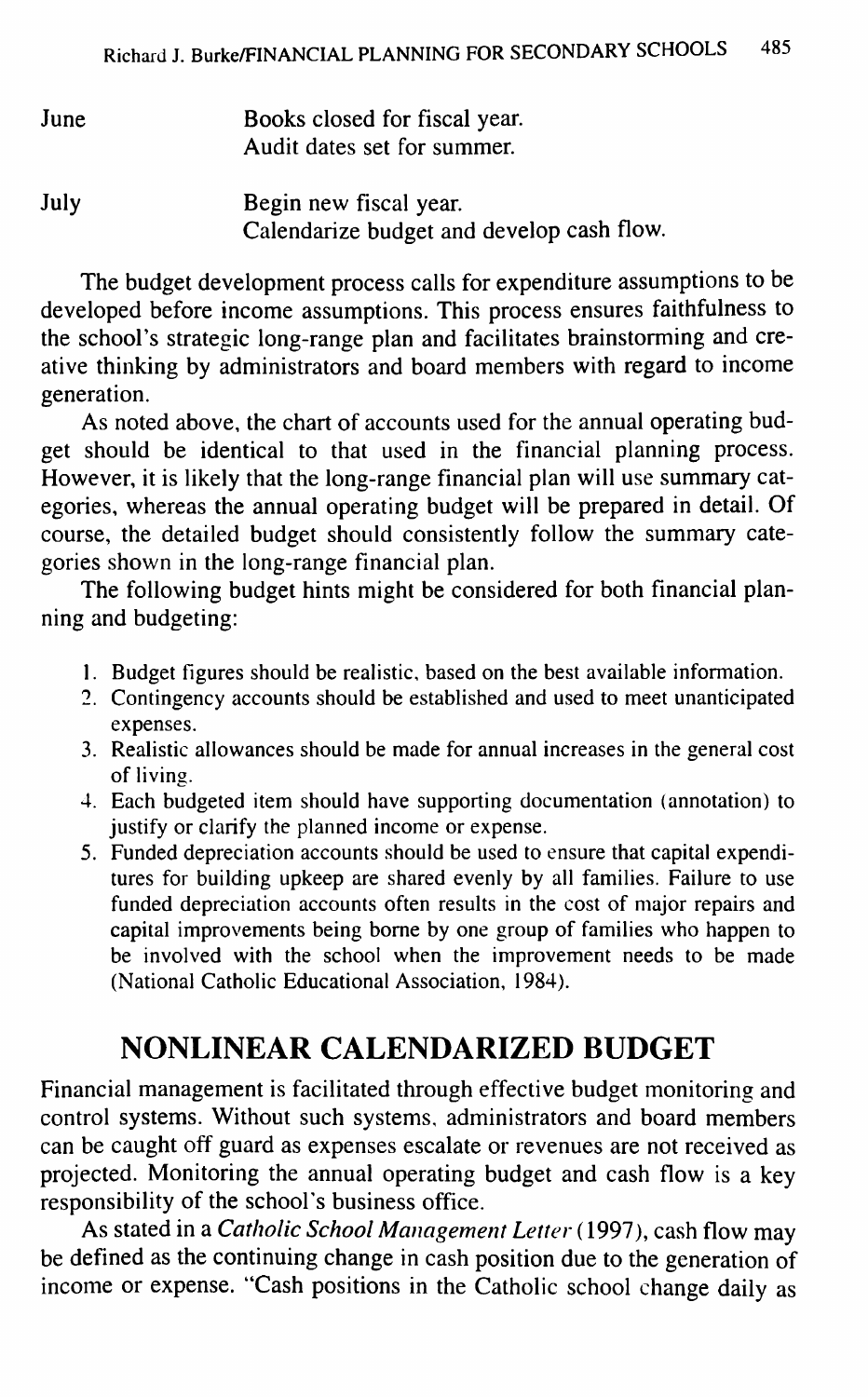tuition and fees are received and contractual obligations are met and expenses paid. In fact, the cash position of a Catholic school is affected by literally hundreds of transactions each month" (p. 1).

In order to monitor and manage changes in cash flow, the nonlinear calendarized budget is recommended. The nonlinear calendarized budget is a financial depiction of income and expense priorities of the school for a given year with each category of income and expense spread over the 12 months of the school year, based on anticipated actual receipt or expenditure. The nonlinear calendarized budget should present a realistic month-to-month projection of cash to be received and cash to be expended. The nonlinear calendarized budget is the basis for development of monthly cash flow projections.

School boards should formulate policies requiring school administrators to monitor and control cash flow monthly through the use of nonlinear calendarized budgets and monthly variance analysis. When used effectively, calendarized budgets and cash flow projections dramatically improve the overall financial management of the Catholic school. Unfortunately, only a small percentage of Catholic secondary schools use nonlinear calendarized budgets.

## **EINANCIAL MANAGEMENT AND MONTHLY VARIANCE ANALYSIS**

Effective financial management requires the use of standard monthly budget analysis forms. A sample recommended monthly budget analysis form is shown in Figure 2.

In order to cany out these financial management responsibilities using a nonlinear calendarized budget, the following responsibilities are noted for owners, board members, administrators, and staff.

### **RESPONSIBILITIES OF OWNERS (DIOCESES, PARISHES, OR RELIGIOUS INSTITUTES)**

- 1. Require and ratify policies calling for specific budget development timelines and budget approval.
- 2. Require and ratify policies calling for nonlinear calendarized budgets with monthly cash flow and variance analysis.
- 3. Participate in the budget development process with the school administration and board committees.
- 4. Review the calendarized budget in detail and approve both cash flow projections and any financial support provided by the owner.
- 5. Periodically review the variance analysis statements.
- 6. Require and ratify policies calling for annual extemal financial reviews or audits.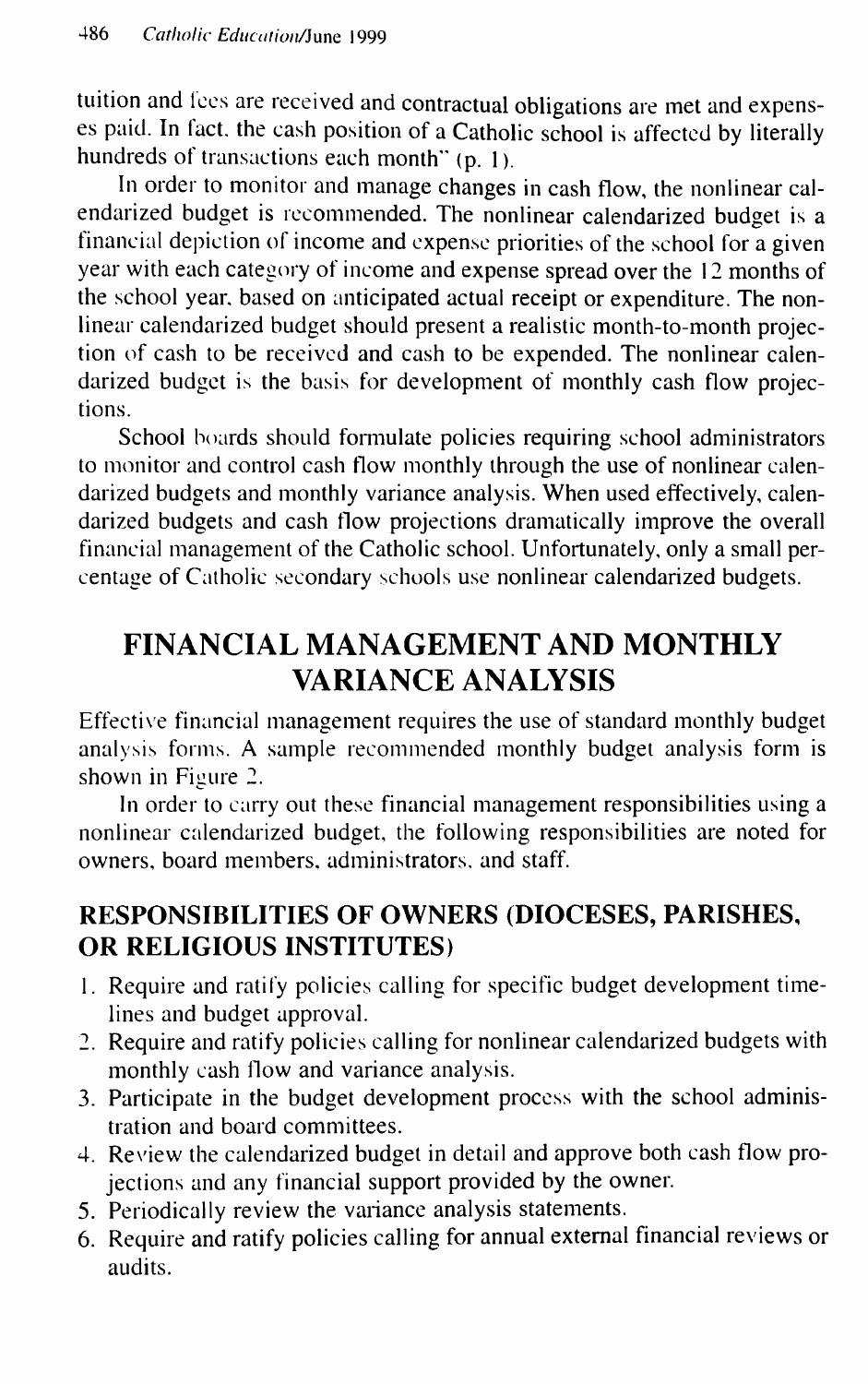|                                               | <b>Budget</b>    | <b>NOVEMBER</b><br><b>Actual</b> | Variance     | <b>Budget</b> | YEAR TO DATE<br><b>Actual</b> | Variance  | <b>Full Year</b><br><b>Budget</b> | <b>Balance</b><br>Remaining |
|-----------------------------------------------|------------------|----------------------------------|--------------|---------------|-------------------------------|-----------|-----------------------------------|-----------------------------|
| <b>TUITION</b>                                |                  |                                  |              |               |                               |           |                                   |                             |
| Parishioners                                  | 23,507           | 8,015                            | (15, 492)    | 117,535       | 116,547                       | (988)     | 176,300                           | 59,753                      |
| <b>Nonparishioners</b>                        | 4,547            | 4,052                            | (495)        | 22,735        | 20,848                        | (1,887)   | 34,100                            | 13,252                      |
| Non-Catholics                                 | 5,187            | 2,480                            | (2,707)      | 25,935        | 17,490                        | (8, 445)  | 38,900                            | 21,410                      |
| Kindergarten                                  | 5,227            | 2,147                            | (3,080)      | 26,135        | 15,417                        | (10, 718) | 39,200                            | 23,783                      |
| Prior year tuition                            | $\boldsymbol{0}$ | 150                              | 150          | 0             | 12,446                        | 12,446    | 0                                 | (12, 446)                   |
| <b>Tuition assistance</b>                     |                  |                                  |              |               |                               |           |                                   |                             |
| adjust                                        | (1,900)          | 1,900                            | (9,500)      | $\bf{0}$      | 9,500                         | (14, 425) | (14, 425)                         |                             |
| Total                                         | 36.568           | 16,844                           | (19, 724)    | 182,840       | 182,748                       | (92)      | 274,075                           | 91,327                      |
|                                               |                  |                                  |              |               |                               |           |                                   |                             |
| <b>FEES</b>                                   |                  |                                  |              |               |                               |           |                                   |                             |
| Registration                                  | 0                |                                  | $\bf{0}$     | 1,000         | 3,533                         | 2,533     | 1,000                             | (2,533)                     |
| Other                                         | $\bf{0}$         | 15                               | 15           | $\bf{0}$      | 15                            | 15        | 0                                 | (15)                        |
| <b>Total</b>                                  | 0                | 15                               | 15           | 1,000         | 3,548                         | 2,548     | 1,000                             | (2,548)                     |
| <b>SUBSIDY FROM PARISH</b>                    |                  |                                  |              |               |                               |           |                                   |                             |
| From ordinary income                          | 5,000            | 5,000                            |              |               |                               |           |                                   |                             |
| Rosary Bingo                                  | 0                |                                  | 0            | 10,000        | 26,500                        | 16,500    | 45,000                            | 18,500                      |
| <b>Assess Parishes of N-P</b>                 | 0                |                                  | 0            | 0             | 0                             | 0         | 0                                 | $\boldsymbol{0}$            |
| Total                                         | 5,000            | 5,000                            | 0<br>0       | 1,750         | 0                             | (1,750)   | 3,500                             | 3,500                       |
|                                               |                  |                                  |              | 11,750        | 26,500                        | 14,750    | 48,500                            | 22,000                      |
| <b>GRANTS/FOUNDATIONS</b>                     |                  |                                  |              |               |                               |           |                                   |                             |
| <b>HOPES</b>                                  | 0                |                                  | 0            | 300           | 438                           | 138       | 300                               | (138)                       |
| <b>Catholic School Support</b>                | 0                |                                  | $\mathbf{0}$ | 3,050         | 2,465                         | (585)     | 3,050                             | 585                         |
| Scholarships                                  | 0                |                                  | 0            | 0             | 500                           | 500       | 0                                 | (500)                       |
| <b>Total</b>                                  | 0                | $\pmb{0}$                        | 0            | 3,350         | 3,403                         | 53        | 3,350                             | (53)                        |
|                                               |                  |                                  |              |               |                               |           |                                   |                             |
| <b>SPECIAL PROGRAMS</b>                       |                  |                                  |              |               |                               |           |                                   |                             |
| Preschool                                     | 3,333            | 1,060                            | (2, 273)     | 16,665        | 6,630                         | (10.035)  | 25,000                            | 18,370                      |
| After school                                  | 900              | 853                              | (47)         | 2,700         | 3,729                         | 1,029     | 9,000                             | 5,271                       |
| Total                                         | 4,233            | 1,913                            | (2,320)      | 19,365        | 10,359                        | (9,006)   | 34,000                            | 23,641                      |
| DEVELOPMENT INCOME 12,000                     |                  | 290                              | (11,710)     | 80,500        | 42,492                        | (38,008)  | 200,000                           | 157,508                     |
| ALL OTHER INCOME                              |                  |                                  |              |               |                               |           |                                   |                             |
| Cafeteria/milk                                | 400              |                                  | (400)        | 1,200         | 2,240                         | 1,040     | 4,000                             | 1,760                       |
| Other sources                                 | 150              | 74                               | (76)         | 450           | 319                           | (131)     | 1,500                             | 1,181                       |
| Total                                         | 550              | 74                               | (476)        | 1,650         | 2,559                         | 909       | 5,500                             | 2,941                       |
| TOTAL SCHOOL INCOME 58,351                    |                  | 24,136                           | (34, 215)    | 300,455       | 271,609                       | (28, 846) | 566,425                           | 294,816                     |
|                                               |                  |                                  |              |               |                               |           |                                   |                             |
| <b>CALENDARIZED CASH FLOW</b><br>Opening cash | 157,136          |                                  |              |               |                               |           |                                   |                             |
| <b>Total income</b>                           | 58,351           | 192,298<br>24,136                |              | 93,160        | 93,160                        |           |                                   |                             |
| <b>Total expenses</b>                         | 47,575           | 42,919                           | (34, 215)    | 300,455       | 271,607                       | (28, 848) |                                   |                             |
| Variance Fav (Unfav)                          | 10.776           |                                  | 4,656        | 225.703       | 191,253                       | 34,450    |                                   |                             |
| <b>Cumulative cash flow</b>                   | 167,912          | (18, 784)<br>173,514             | (29, 560)    | 74,752        | 80,354                        | 5,602     |                                   |                             |
|                                               |                  |                                  |              | 167,912       | 173,514                       |           |                                   |                             |

#### **Figure 2: Monthly Budget Analysis**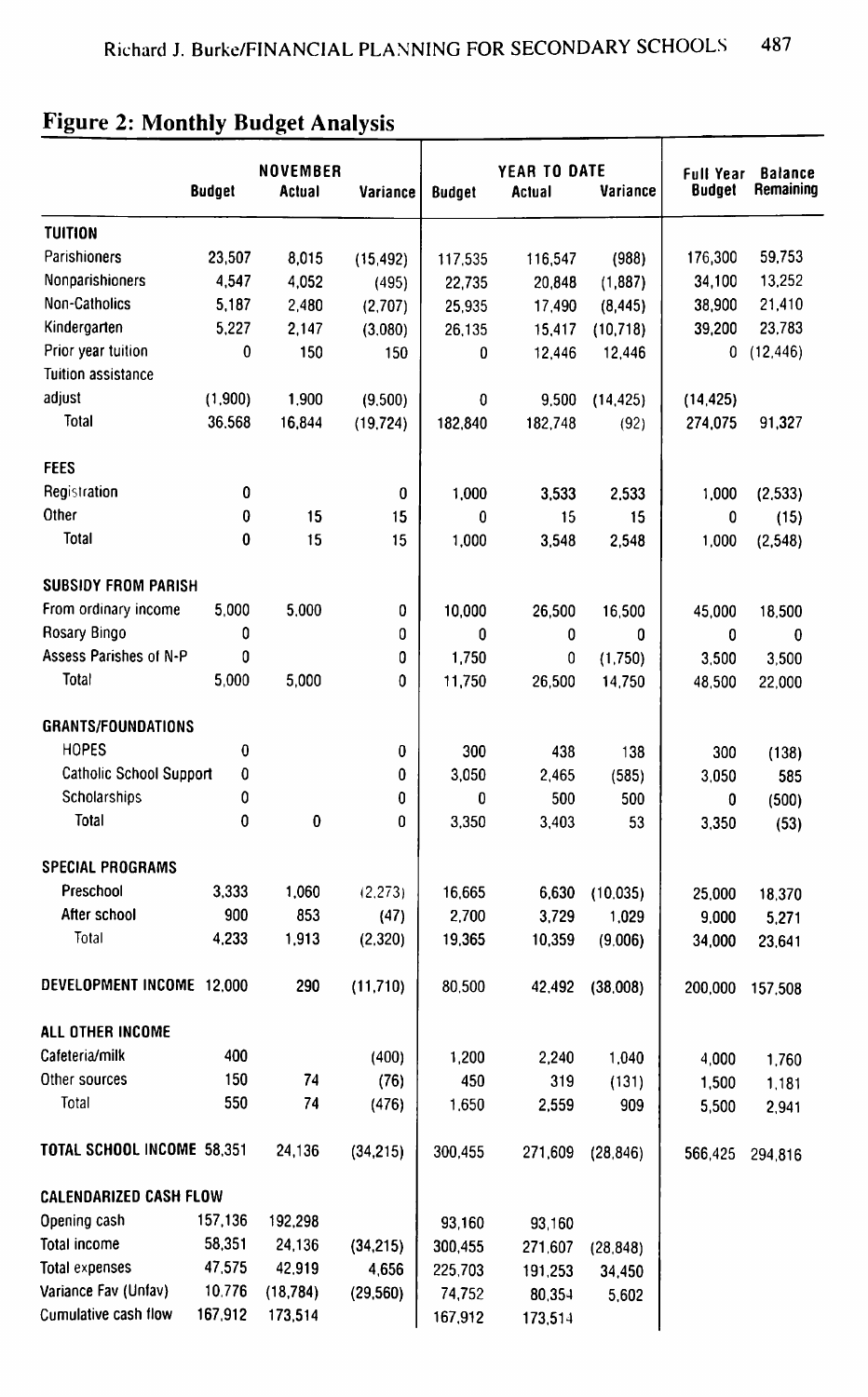### **RESPONSIBILITIES OF SCHOOL BOARD**

- 1. Formulate or approve policies with regard to the budget development process and timeline.
- 2. Formulate or approve policies requiring the preparation and use of nonlinear calendarized budgets and cash flow projections.
- 3. At the end of each month, have the finance committee review the monthly variance analysis statement, accounts receivable, and accounts payable with the school administration and individuals responsible for bookkeeping functions.
- 4. In light of the monthly variance analysis, recommend policy refinements designed to improve cash flow performance and/or the investment of available funds. Pay particular attention to tuition delinquencies and consider the use of professional services.

### **RESPONSIBILITIES OF ADMINISTRATION (PRESTOENTS, PRINCIPALS, BUSINESS MANAGERS)**

- 1. Follow established policies for the budget development process.
	- a. Ensure compliance with the budget development timeline.
	- b. Work with the school board finance committee to develop assumptions to guide the budget development process.
- 2. Use spreadsheet software to create a nonlinear calendarized budget or provide input to the accountant or professional consultant with regard to the preparation of the calendarized budget.
- 3. Review the calendarized budget in detail before submitting to the board for approval.
- 4. Establish and maintain a purchase order system.
- 5. Approve all invoices before payment, noting appropriate categories.
- 6. Make spending adjustments to maintain positive cash flow each month.
- 7. Review and analyze the monthly variance analysis statements.
- 8. Review tuition accounts receivable and follow up on collections.
- 9. Prepare or review a detail of accounts payable in order to supplement the monthly variance analysis.

### **RESPONSIBILITIES OF BOOKKEEPER**

- 1. Provide input to the business manager or accountant with regard to preparation of the calendarized budget based on historical data.
- 2. Review the calendarized budget in detail, suggesting adjustments based on unique characteristics of the school and the generation or distribution of cash.
- 3. Maintain the checking account, cash receipts, and cash disbursements journals accurately.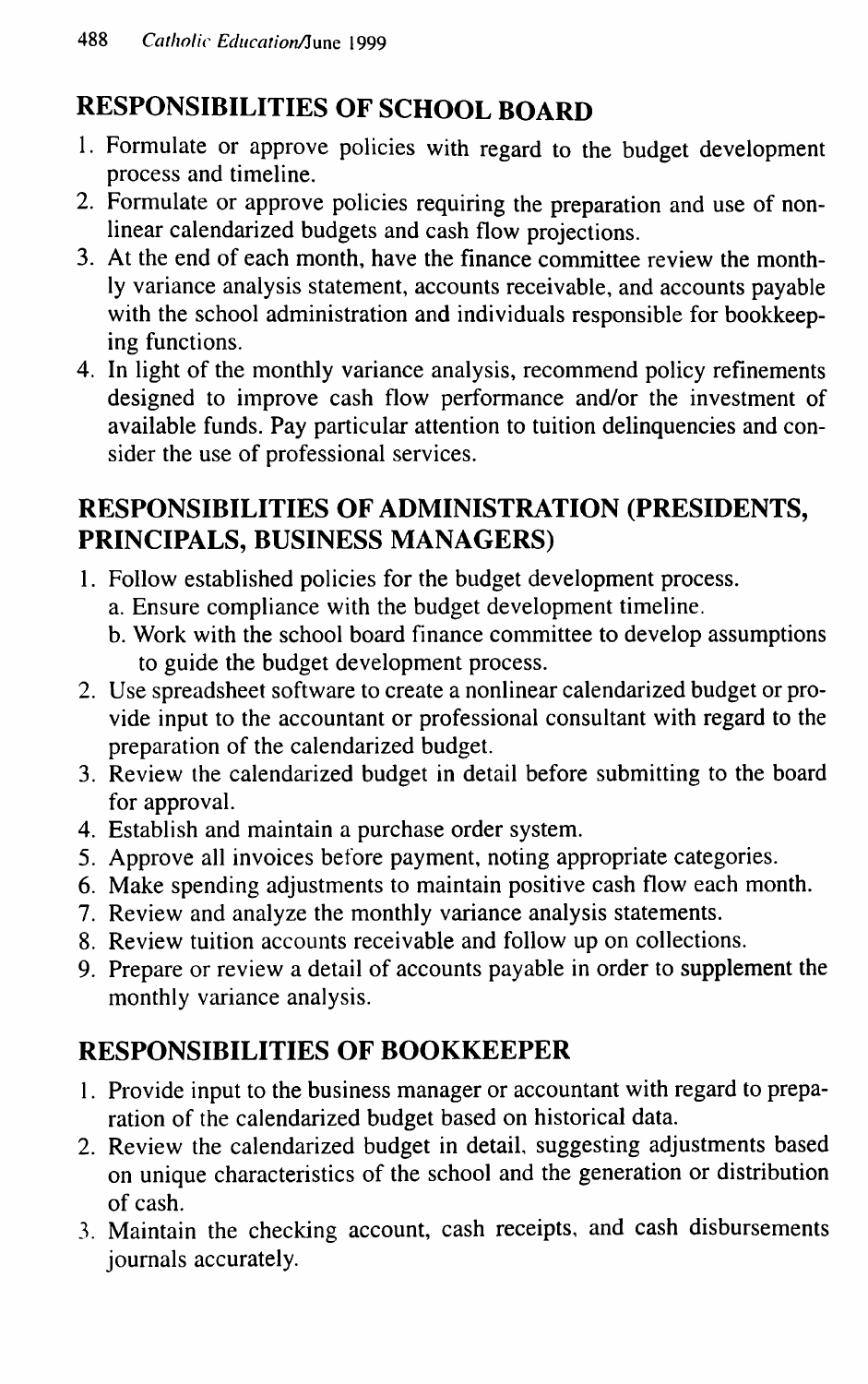- 4. At the end of each month, close the books of original entry and reconcile the checking accounts.
- 5. Provide monthly cash receipt and cash disbursement information for monthly variance analysis report.
- 6. Detail accounts payable and accounts receivable and attach to the variance analysis report.
- 7. Retain a copy of the monthly variance analysis statement with the appropriate notation to assist in refinement of the calendarized budget for the upcoming year.

Accountants and auditors often speak of the "separation of responsibilities" for control purposes. Indeed, good financial management in the Catholic secondary school is the responsibility of many individuals at the ownership, governance, administrative, and staff levels.

### **ANNUAL FINANCIAL REPORTING**

Financial reports present a picture of the school at a particular point in time or for a particular period of time. Statement No. 117 of the Financial Accounting Standards Board (1993), dealing with financial statements of not-for-profit organizations, requires the following statements:

- Statement of financial position (formerly called balance sheet)
- Statement of activities (formerly called statement of income and expenses)
- Statement of cash flows

Although not always required for Catholic secondary schools, it is recommended that these statements be produced annually. Additionally, an extemal audit or review should be conducted by an experienced, certified public accountant each year, and each school should produce an annual report for its stakeholders. A *Catholic School Management Letter* (1998) calls for the publication and distribution of annual reports for all Catholic schools which provide:

- Message from the owner
- Message from the board chairperson
- Message from the school administration
- Recognition of individuals who contribute to the success of the school
- Recognition of particular achievements
- Annual financial report
- Recognition of institutional advancement activities
- List of annual fund and endowment contributors
- Recognition of volunteers
- Summary of academic highlights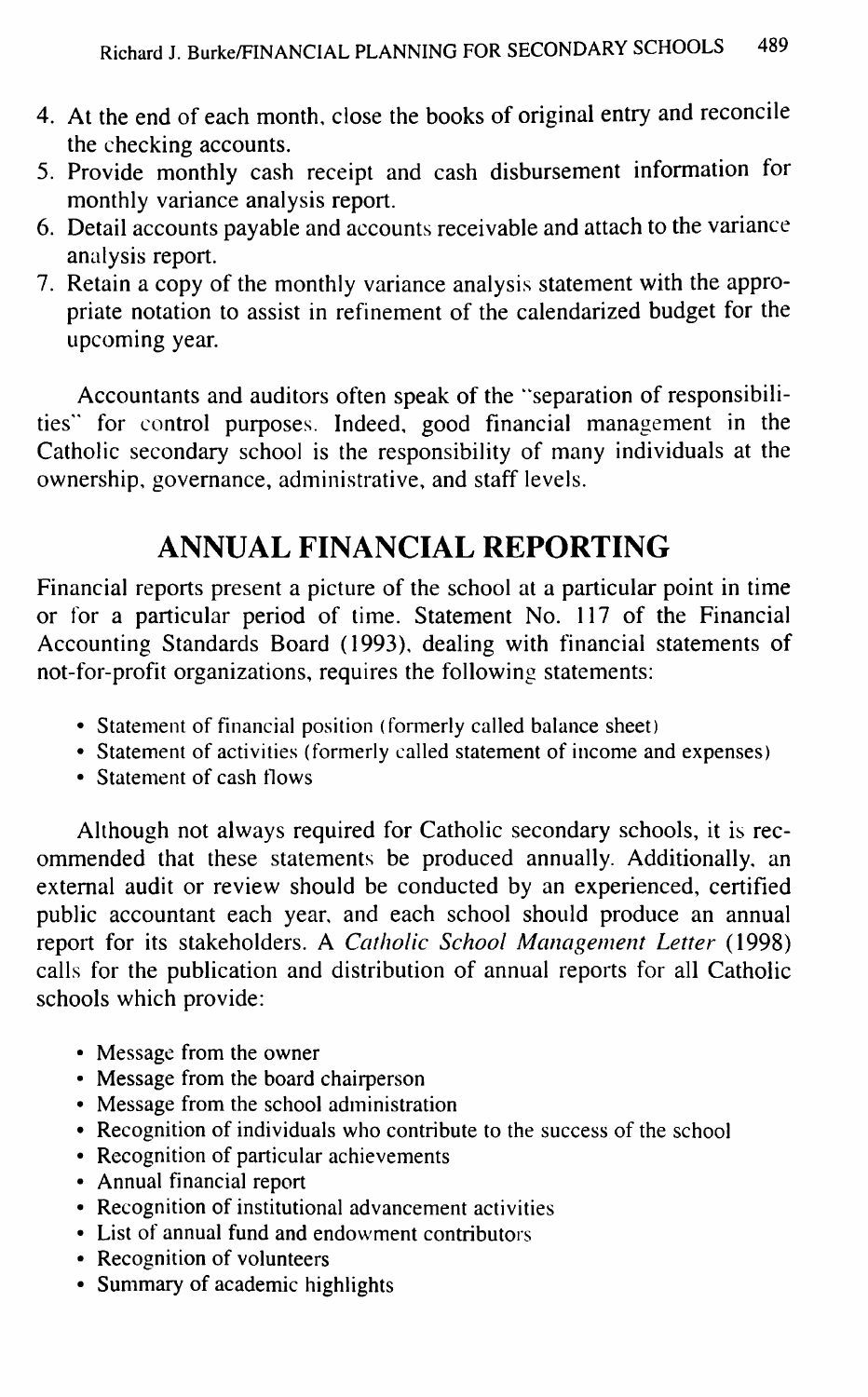Just as the publicly held corporation uses the annual report to communicate its end-of-year profit picture to its shareholders, a Catholic school's annual report communicates the human as well as the financial story to its stakeholders.

As we approach the third millennium. Catholic schools must continue to plan for the future and to be accountable. Above all, administrators and board members must be careful to maintain and enhance the mission of the Catholic school while planning effectively for the integration of elements of faith with the leaming process. Financial planning, financial management, and financial reporting are key components—although not necessarily the determinative components—in ensuring the continuing mission of the Catholic school.

#### REFERENCES

- Bryk, A., Holland, P., Lee, V., & Carriedo, R. (1984). *Effective Catholic schools: An exploration.* Washington, DC: National Catholic Educational Association.
- Canon Law Society of Great Britain and Ireland. (1983). The code of canon law. London: Author.
- Catholic School Management, Inc. (1995). Clarity of mission: Essential to the success of the Catholic school. Catholic School Management Letter, XVI(5).
- Catholic School Management, Inc. (1996). Strategic planning for the Catholic school. **Catholic School Management Letter, XVIII(2).**
- Catholic School Management, Inc. (1997). Monitoring and controlling cash flow. *Catholic School Management Letter, XVIII(3).*
- Catholic School Management, Inc. (1998). The Catholic school annual report. *Catholic School Management Letter, XX(1).*
- Financial Accounting Standards Board of Financial Accounting Foundation (1993). *Fitiaticial accounting series. Statement of financial standards No. 117. Norwalk, CT: Author.*
- Harrington, E., & Colenzinski, M. (Eds.). (1975). *The principal's toolbox: A manual for Catholic administrators.* Washington. DC: National Catholic Educational Association.
- Kotler, P., & Fox, K. (1995). *Strategic marketing for education institutions.* Englewood Cliffs, NJ: Prentice-Hall. Inc.
- National Association of Independent Schools. (1987). Business management for independent *schools.* Boston: Author.
- National Catholic Educational Association. (1984). *Elementary school finance manual*. Washington, DC: Author.
- Simini, J. (1978). *Cost accounting concepts for nonfinancial executives and managers*. New York: McGraw-Hill.
- United States Catholic Conference. (1973). To teach as Jesus did: A pastoral message on *Catholic education.* Washington, DC: Author.

Richard J. Burke is founder and president of Catholic School Management, Inc., an international consulting firm dedicated to Catholic education. Correspondence regarding this article should be addressed to Richard J. Burke, Catholic School Management, Inc., P.O. Box 4071. Madison, CT 06443.